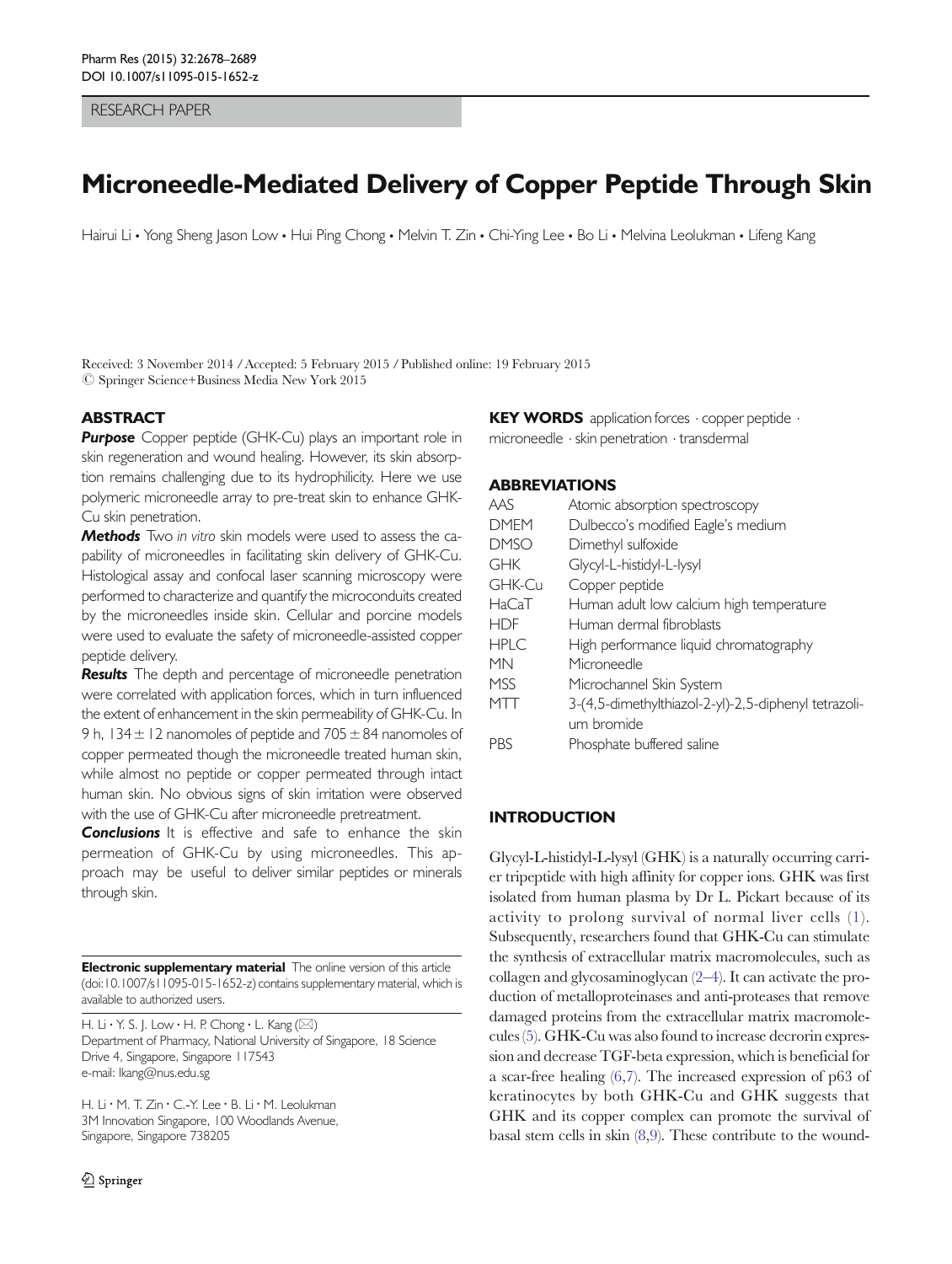healing and skin remodelling effects of GHK-Cu  $(2.10-14)$  $(2.10-14)$  $(2.10-14)$  $(2.10-14)$  $(2.10-14)$  $(2.10-14)$  $(2.10-14)$ . The biochemical action of GHK and GHK-Cu on skin cells were summarized in SI 1. Recent genomic studies revealed that GHK can directly modulate the expression of a large number of human genes and reverse gene expression to a healthier state, which may explain the diversity of its biological actions ([15](#page-9-0)–[17](#page-10-0)). Furthermore, in vivo studies showed that GHK-Cu can improve hair growth, skin regeneration and wound healing ([10\)](#page-9-0).

Minerals are essential for human health and mineral supplementation is recommended to complement dietary intake. Supplementation of minerals via oral route is the most common way. However, oral mineral absorption is affected by many factors including interactions with other dietary components in the gastrointestinal tract ([18\)](#page-10-0). Gastrointestinal side effects have also been reported with oral ingestion of some minerals, such as copper and iron. In addition, oral liquid forms of iron supplementation may cause teeth stains [\(19](#page-10-0)). To this end, transdermal delivery of minerals may be a useful alternative but remains largely unexplored. Copper as an essential trace element plays a critical role in diverse biological processes, such as haemoglobin synthesis and the stimulation of skin biomarkers including collagen and elastin [\(20](#page-10-0)). Copper also has an important role in the activation of key enzymes specific to tissue repair and in the cross-linking and maturation of collagen in healing wounds [\(19\)](#page-10-0). Because of the gastrointestinal irritation that oral intake of copper can cause, transdermal delivery of copper can act as a good alternative, although skin absorption of charged ions is very low [\(21](#page-10-0),[22\)](#page-10-0). It was found that when GHK is coupled with copper, the peptide silences the redox activity of copper, hence permitting the delivery of copper in a non-toxic form that can be subsequently utilized by the cells ([8](#page-9-0),[23\)](#page-10-0).

Although its biological actions start at picomole level, far higher dosages have been used in clinical trials, since the GHK-Cu uptake levels are very low through skin. On the other hand, if GHK-Cu is injected intradermally, GHK is rapidly cleared (95% clearance in 1 min). The fragility and rapid breakdown of GHK is the major obstacle for clinical and cosmetic applications ([24](#page-10-0)). In clinical trials involving GHK-Cu, large variations were observed and its efficacy towards the healing of indolent human wounds or skin ulcers were not found [\(10](#page-9-0)[,25,26](#page-10-0)). To address the concerns, a variety of chemical modification to GHK has been carried out to produce breakdown-resistant copper complexes, but none were found better than GHK-Cu ([10\)](#page-9-0).

The low uptake of GHK-Cu by skin is a common problem, similar to many other peptides and molecules. This is as the skin naturally functions to protect the human body from the external environment. So the molecules that can be delivered though skin are limited. As a general rule, only hydrophobic molecules with a molecular weight less than 500 Da are able to passively diffuse through the skin [\(27\)](#page-10-0). GHK-Cu with a log

P of −4.5 can represent hydrophilic peptides that have difficulty in penetrating into skin ([11\)](#page-9-0). Because of the diverse biological effects of GHK-Cu, along with its potential as a source of copper supplementation, it is of interest to find out a method to enhance its skin absorption.

To this end, we propose the use of microneedles, a minimally invasive but effective skin permeation enhancement method, to facilitate the effective and sustained delivery of GHK-Cu through skin. If an effective skin uptake of GHK-Cu is possible in a sustained manner with microneedle pretreatment, GHK-Cu is expected to better fulfil its biological effects.

Microneedles with lengths in the micron ranges can enhance skin permeability with no pain by breaching the stratum corneum layer of skin with self-administration [\(28\)](#page-10-0). It has been shown that microneedles are associated with a lower risk of microbial infection than hypodermal needles [\(29](#page-10-0)). There are different methods of drug delivery to skin with microneedles, and microneedle pretreatment followed by a topical formulation has the advantage of possible extended release ([30](#page-10-0)). Studies have shown that pretreatment of skin with microneedles can enhance delivery of topically applied formulations [\(31,32](#page-10-0)), including peptides ([33](#page-10-0)).

In this study, we investigate the effectiveness of a commercial microneedle product, i.e., 3M™ Microchannel Skin System (MSS), in enhancing the skin permeability of copper peptide, using both rat and human skin models. Since MSS is hand-applied by using an applicator, the effect of different application forces was studied. In addition, we also carried out cell and animal testing to verify its safety.

## MATERIALS AND METHODS

#### **Materials**

The 3M™ Microchannel Skin System (MSS) is illustrated in Fig. [1a.](#page-2-0) The plastic microneedle patch comprises of a rectangular grid of needles (13 by 27 array, or 351 needles) centred on an oval array. The microneedles have square pyramidal shape with a needle height of about 700 μm and a tip-to-tip needle spacing of 500 μm. GHK-Cu and GHK were purchased from McBiotec, Nanjing, China. The ratio of GHK to Cu is 2:1 (manufacturer data). Copper standard solution (1 g/L), and trypan blue solution  $(0.4\%)$  were purchased from Sigma-Aldrich, Singapore. Concentrated nitric acid (69%  $w/w$ ) was purchased from VWR International S.A.S, Singapore. Rhodamine B was purchased from Alfa Aesar (Lancaster, UK). Phosphate buffered saline (PBS) (pH 7.4, 10×) was obtained from Vivantis, Malaysia. PDMS (Sylgard® 184 Silicone Elastomer Kit) was purchased from Dow Corning (Midlan, MI, USA). Solvable™, an aqueous based tissue solubilizer, was purchased from PerkinElmer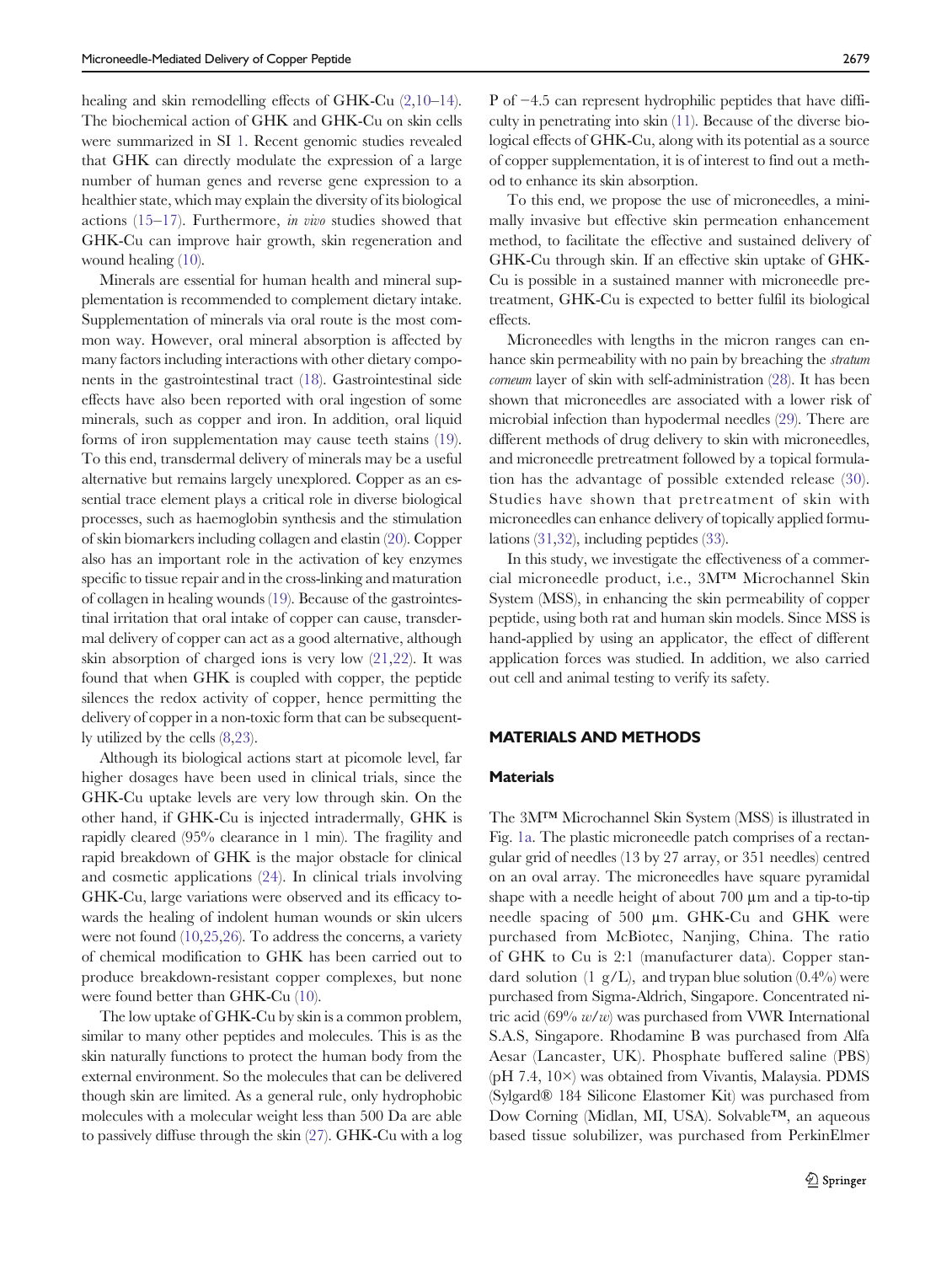<span id="page-2-0"></span>Fig. I Depth of microneelde penetration measurement. (a) 3M™ MSS microneedle array and the individual needles. (b) Illustration of microneedle application with an applicator.  $(c)$ Indirect measurement of depth of penetration using rhodamine B-coated micrroneedles. The yellow line shows the depth of penetration. (d) Confocal image showing the fluorescent pattern of a single microchannel after microneedle application. (e) Histological section of rat skin stained with hematoxylin and eosin after microneedle application. The yellow arrow shows the breach of epidermis. (f) Depth of penetration against force of microneedle (MN) application.



(Watham, MA, USA). Pierce® BCA protein assay kit was purchased from Thermo Scientific (Rockford, IL, USA). 3-(4,5-dimethylthiazol-2-yl)-2,5-diphenyl tetrazolium bromide (MTT) and dimethyl sulfoxide (DMSO) were purchased from MP Biomedicals, Singapore. Dulbecco's modified Eagle's medium (DMEM) and fetal bovine serum were purchased from Life Technology, Singapore. Penicillin streptomycin solution was purchased from PAN-Biotech GmbH, Germany. All chemicals were used as supplied.

#### Skin and Microneedle Application

Human dermatomed skin was obtained from Science Care (Phoenix, AZ, USA). The skin tissues were excised from the thighs of Caucasian female cadaver, who died at the age of 92.

Besides human skin, rat skin was also chosen for the in vitro skin permeation and penetration study. Skin of rodents, including rats, is the most commonly used for in vitro percunaeous permeation studies because of its availability ([34](#page-10-0)). Rat abdominal skins were obtained from National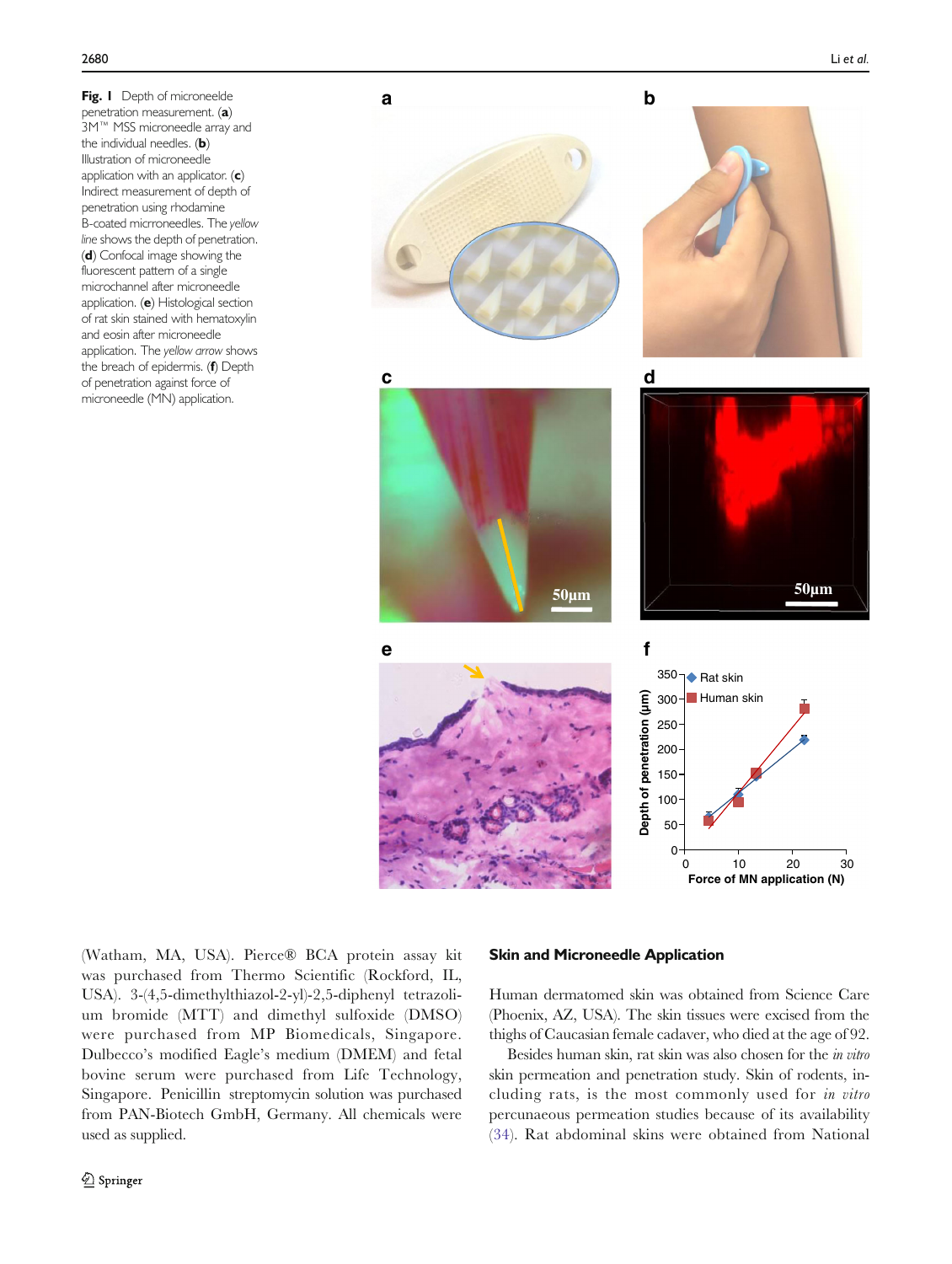University of Singapore Comparative Medicine through the tissue sharing program. The hair on rat skin was removed by an electrical shaver followed by hair removal cream (Veet®) application and removal after 2 min. Subcutaneous fat and connective tissues were also trimmed off [\(35\)](#page-10-0).

A 6 mm thick PDMS substrate was used to support the skin for microneedle application as reported [\(36](#page-10-0)). The skin was spread over the PDMS substrate mounted on a Styrofoam board with epidermis side up. A microneedle array was then put on the skin sample. Four different forces were applied through the applicator (Fig. [1b\)](#page-2-0) at 4.5, 10.0, 13.3 and 22.2 N for 10 s, respectively, using a force gauge (HF-10, JISC, Japan).

The use of animal skin was approved by the National University of Singapore Institutional Animal Care and Use Committee. The use of human skin was approved by the National University of Singapore Institutional Review Board.

#### Depth of Microneedle Penetration Measurement

Microneedles were first primed with oxygen plasma in a plasma cleaner (Harrick Plasma, US) for 3 min to render them hydrophilic. The arrays were then flood-coated with 70 μl of  $0.1\%$  w/w rhodamine B solution and dried at 35<sup>o</sup>C for 1 h. The rhodamine B coated arrays were then applied with a force of 4.5, 10.0, 13.3 and 22.2 N for 10 s respectively on rat and human dermatomed skin samples. The depth of penetration was measured indirectly by recording the distance from the tip of the microneedles to the boundary where the rhodamine B coating was wiped off after skin insertion ([31](#page-10-0)). To analyze the penetration depth of the microneedles, the microneedles were imaged using a stereoscopic microscope (Nikon SMZ25, Japan). The depth of penetration for each array was then determined by measuring 35 out of the total 351 microneedles per array. Three arrays were tested for each force.

Confocal laser scanning microscopy was used to visualize the micro-conduits created in rat skin placed on a piece of glass slide. The scanning started from the stratum corneum side, through the z-axis of the microscope (A1R+si, Nikon, Japan) at 10× magnification. The excitation wavelength was 562 nm and fluorescence emission was at 570–620 nm for rhodamine B.

#### Histological Examination

Histological examination of rat skin was carried out by cutting the microneedle treated skin samples into 10 μm sections using a Microcryostat (Leica, Germany). The histological sections were stained with hematoxylin and eosin and imaged using a microscope (Olympus, Japan).

#### Percentage of Penetration Measurement

The percentage of penetration was tested using trypan blue coated microneedles. Microneedle arrays were first treated with oxygen plasma for 3 min, flood-coated with 70 μl of trypan blue solution and then dried at 35°C for 1 h. After application of a microneedle array with the specified force on skin, the skin was cleansed with water. Application sites were then imaged by using the stereoscopic microscope. The visible insertions were counted and the percentage of penetration (the number of stained dots divided by the total number of array microneedles) was calculated. At least 3 replicates were performed at each force.

#### In Vitro Skin Permeation Study

Vertical Franz diffusion cells with an effective exposed area of 1 cm2 were used. The pretreated skin samples were mounted onto Franz diffusion cells with epidermis facing up. The intact skin was used as control. The donor cell contained 2 ml of  $5.8 \text{ mM } (GHK)_{2}$ Cu (the molar ratio of GHK to Cu in the raw material was 2 to 1) solution while the receptor cell contained  $4.8$  ml of  $1\times$  PBS. The cells were placed inside a chamber with temperature controlled at 32°C (comparable to the physiological temperature of the skin surface). Magnetic stirrers in the receptor cells stirred at a speed of 100 rpm. The receptor solutions were withdrawn at pre-set time intervals and replaced with fresh ones. The receptor solutions were subjected to the measurement of copper permeated through the skin by atomic absorption spectroscopy (AAS) and the measurement of peptide permeated by high performance liquid chromatography (HPLC). At completion, the skin surface was washed by rinsing the donor and receptor compartments with 1 ml water 3 times, respectively. The skin was then removed from the diffusion cells, dried with Kimwipes and collected into Falcon tubes for the measurement of copper retained in skin by AAS ([37](#page-10-0)). Three replicates were conducted for each group.

## AAS Method

Copper concentrations were determined by using an atomic absorption spectrometer (PinAAcle 900T, PerkinElmer) with acetylene flow rate of 2.5 L/min and compressed air flow rate of 10 L/min. The instrument was calibrated with Cu working standards (1.57–62.95 μM) made from Cu stock standard solution  $(1 \text{ g}/L)$  with  $2\%$  nitric acid as the diluent. Diluted permeation samples collected from receptor solutions were then aspirated into the air/acetylene flame where Cu atoms absorb light of 324.75 nm. All readings of standards and samples were conducted with the instrument in the absorbance mode. To digest skin tissues prior to analysis, concentrated nitric acid was used, as previous studies have shown that it quantitatively releases trace elements from biological tissues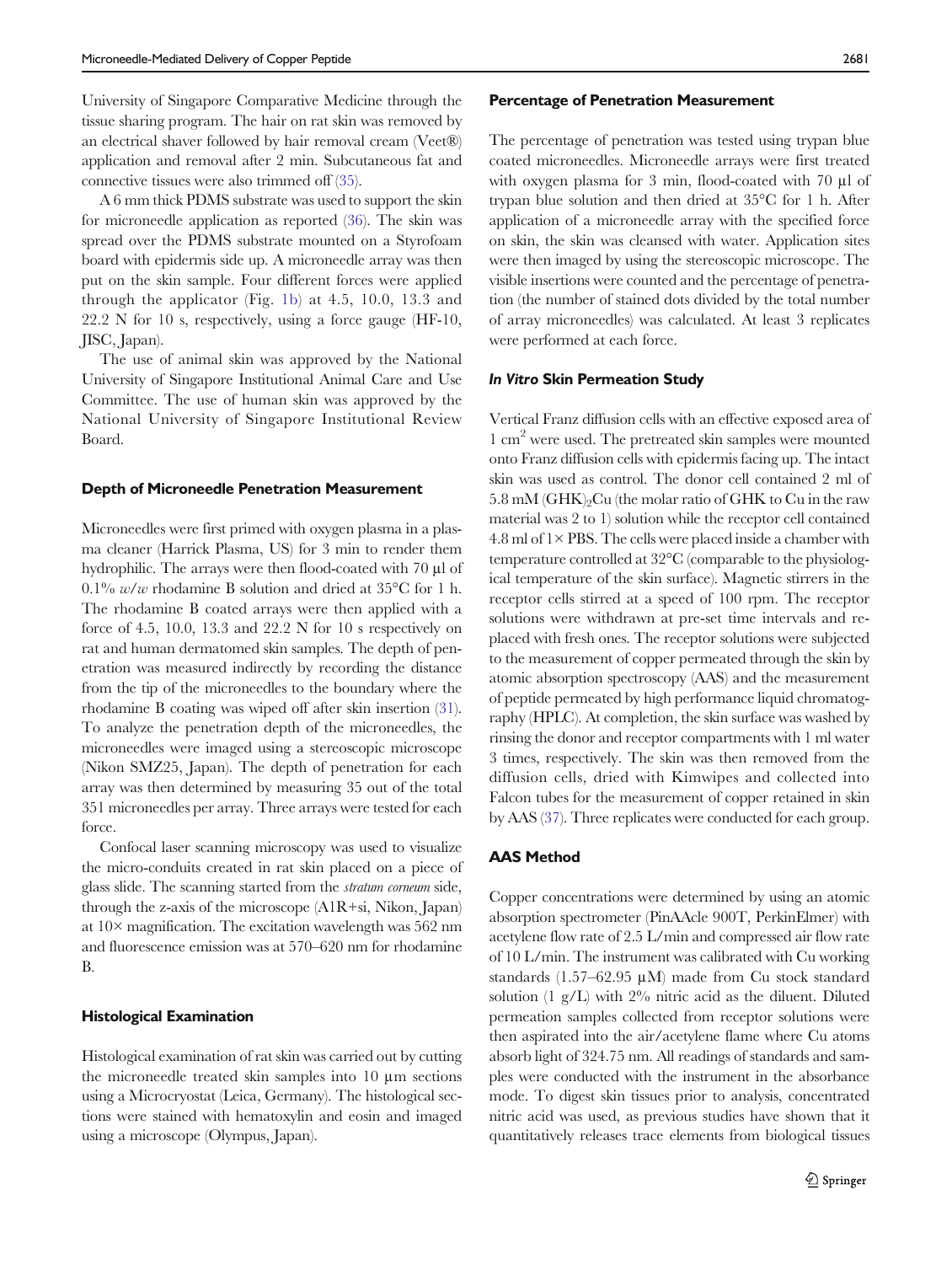[\(38](#page-10-0)). Nitric acid of 2.5 ml was added to each of the Falcon tubes containing skin samples and heated at 80°C using a thermostatic water bath until complete digestion of the skin samples [\(38\)](#page-10-0). After that, they were topped up to 10 ml using deionized water and filtered using 0.22 μm polytetrafluoroethylene membrane. The filtered solution was used for the measurement of the amount copper retained in skin.

## HPLC Method

The amount of GHK permeated was determined by using Hitachi L2000 LaChrome Elite HPLC system with Agilent Bio SCX NP3 column  $(50 \text{ mm} \times 4.6 \text{ mm}, 3 \text{ µm})$ . The mobile phase consisted of Mobile A (Millipore water) and Mobile B  $(10 \text{ mM } \text{NaH}_2\text{PO}_4 \text{ with } 0.5 \text{ M } \text{NaCl} \text{ with a gradient elution})$ program with a mixture of solvents A and B as follows: 0% B for 1 min, 1–100% B for 1–5 min, 100% B for 5–8 min, 100–  $0\%$  B for 8–8.1 min, and  $0\%$  B for 8.1–11 min. The flow rate was set at 0.5 ml/min. The injection volume was 20 μl for each sampling and ultraviolet detection was performed at a wavelength of 218 nm. A calibration curve was conducted using GHK standard solution from 1.18 to 587.58  $\mu$ M.

## Skin Total Protein Determination

Skin samples were put into a 2 ml tube with 1.5 ml Solvable™ added. Then the tube was heated at 60°C for 4 h to allow the completely dissolution of skin. The total protein level of skin was determined by using a Pierce® BCA protein assay kit after the skin digestion solution was diluted appropriately with water.

#### Cytotoxicity Assay of GHK-Cu on Skin Cells

The cytotoxicity of different concentrations of GHK-Cu against human adult low calcium high temperature (HaCaT) keratinocytes and human dermal fibroblasts (HDF) were studied by MTT assay in 6 replicates. Briefly, 5000 cells in 200 μl culture medium (DMEM supplemented with 10% fetal bovine serum and 1% penicillin-streptomycin solution) per well were seeded into 96-well plates and incubated for 24 h. The culture medium was then removed. Subsequently, 180 μl fresh culture medium and 20 μl of GHK-Cu samples  $(0.058-58,000 \mu M$  (GHK)<sub>2</sub>Cu in PBS) were added per well and incubated for 24, 48 and 72 h, respectively. For control group, 180 μl fresh culture medium and 20 μl of PBS were added. At the respective analysis point, the medium was removed. The wells are washed with 200 μl PBS and replenished with 200 μl fresh medium per well. Twenty μl MTT solution (5 mg/ml in PBS) was added to each well, after which the plates were incubated for an additional 4 h. The supernatant was then removed and formazan crystals were solubilized in 150 μl DMSO. Absorbance was recorded at 595 nm with a microplate reader (Tecan, Switzerland). Wells containing DMSO alone were used as the blank. Percentage of cell viability was expressed as  $(A_{\text{sample}}-A_{\text{DMSO}})/$  $(A_{control} - A_{DMSO}) \times 100\%$ .

#### In Vivo Irritation Test on Pigs

Young adult swine (Yorkshire X), ranging from 10 to 40 kg were used for the study. The animals were first sedated with ketamine (10 mg/kg) and then anesthetized with isoflurane gas. Atropine was administered to reduce salivary, tracheobronchial, and pharyngeal secretions. The ham area of pigs was shaved with an electrical shaver followed by a disposable shaver. The microneedles were applied on the skin with a hand force of around 20 N (estimated by using the force gauge) for 10 s. Then the skin was observed for irritation and imaged with time. In another testing, immediately after microneedle treatment, the application site was covered by gauze saturated with GHK-Cu solution, then fixed with plaster. After 8 h, the gauze was removed and the skin was imaged. The studies were repeated on 3 to 4 pigs. The pigs were later recovered. The procedure for animal testing was approved by the National University of Singapore Institutional Animal Care and Use Committee.

## Statistical Analysis

All results were presented as mean± standard deviation. Statistical analysis was performed by one-way analysis of variance followed by Tukey *post hoc* test using IBM SPSS Statistics 19. A probability value of  $p < 0.05$  was considered statistically significant.

#### RESULTS

#### Depth of Microneedle Penetration

In Fig. [1c,](#page-2-0) the yellow line indicated the distance from the tip of the microneedles to the boundary where the rhodamine B coating has been wiped off after skin insertion. The value of the distance was taken as depth of penetration of microneedles. Figure [1d](#page-2-0) showed the direct measurement of the depth of penetration using confocal laser scanning microscopy by measuring the depth of the microneedle fluorescence pattern inside the skin. The depth of penetration associated with an application force of 13.3 N on rat skin was measured to be 130 μm with direct measurement and 146 μm using indirect measurement. It was found that the results obtained from indirect depth of penetration measurement method had no difference from those obtained by direct measurement method  $(p>0.05)$ . Hence, the indirect method was used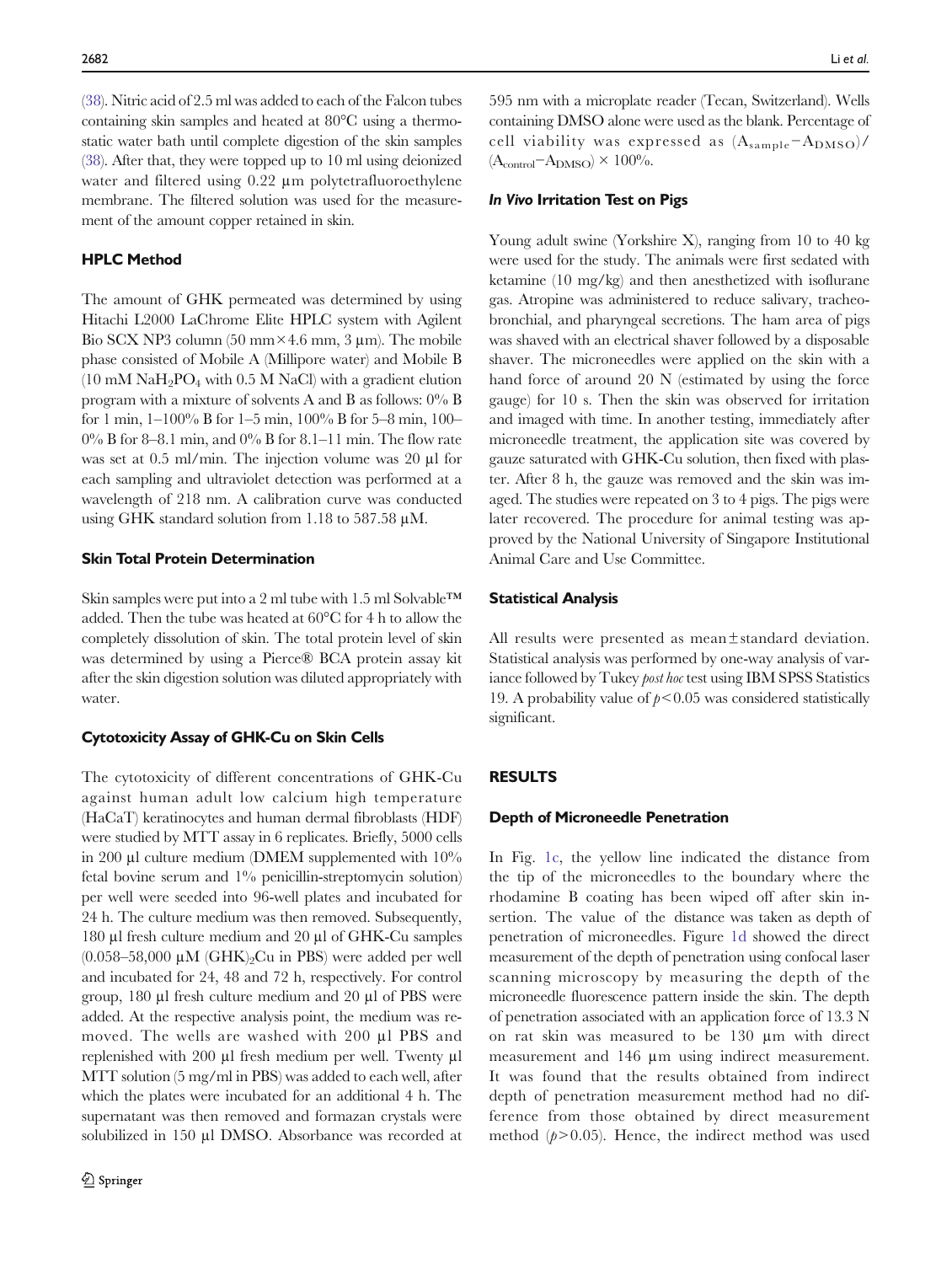for this study for its convenience. Furthermore, Fig. [1e](#page-2-0) further ascertained the presence of microscale passages created by microneedles inside the rat skin. Figure [1f](#page-2-0) showed that the depth of penetration of microneedles increased linearly with application force both on rat  $(r^2 = 0.9977)$  and human  $(r^2 = 0.9758)$  skin samples in the tested force range from 4.5 to 22.2 N.

## Percentage of Penetration

The percentage of microneedle penetration in rat skin was measured using trypan blue coated microneedles. Figure 2a and b shows the representative image of rat skin, human dermatomed skin after application of trypan blue-coated microneedles at 22.2 N, respectively. The blue dots that remained on the skin indicated the successful penetration of microneedles into skin. The number of the blue dots was used to calculate the percentage of penetration per microneedle array. Figure 2c showed that a higher force of microneedle application resulted in a higher percentage of penetration.



Fig. 2 Percentage of penetration. Representative images of 22.2 N MN application force on rat skin  $(a)$  and human dermatomed skin  $(b)$ .  $(c)$  Percentage of penetration against force.

The increase in force of microneedle application on rat skin resulted in a sharper increase in the percentage of penetration as compared to that on human dermatomed skin. The highest force of 22.2 N made the percentage of penetration to be almost 100% on rat skin and 30% on human dermatomed skin.

## In Vitro Skin Permeation Study

To assess the enhancing effects of the microneedles for GHK-Cu to permeate through skin at different forces of application, we performed *in vitro* drug permeation study. Upon topical administration, the copper ions are subjected to dynamic ligand exchange inside skin ([37](#page-10-0)). Therefore, quantitative assessment of skin penetration of GHK-Cu is challenging. Hence, we analysed the permeation of copper and GHK separately by using AAS and HPLC. Figure [3a and b](#page-6-0) showed that the amounts of copper and peptide permeated through rat skin were significantly increased after microneedle pretreatment. Figure [3c and d](#page-6-0) showed that for non-treated human dermatomed skin, there was no peptide detected in the receptor solution, while only trace amount of copper was detected, which may be from the skin itself (data not shown). With the microneedle pretreatment, copper and peptide were detected in the receptor solution. However, substantial high amounts of copper and peptide were detected only when a high force  $(22.2 \text{ N})$  was used.

Figure [4](#page-6-0) showed that there was no significant difference in the amount of copper retained in skin samples after 9 h' permeation study among the microneedle pretreated skin samples and the control at various forces. However, significant difference was found between rat and human skin.

## Cytotoxicity Assay of GHK-Cu on Cells

Figure [5](#page-7-0) showed that  $(GHK)_2Cu$  was not toxic to either HaCaT keratinocytes or HDF cells in the range of 0.0058– 5800 μM. Besides, GHK-Cu at 5800 μM showed certain stimulatory effect on HDF proliferation. Other research groups have also shown that GHK-Cu can stimulate the growth of dermal fibroblasts [\(39,40](#page-10-0)).

#### In Vivo Irritation Test on Pig Skin

For blank microneedles, minimal erythema was observed immediately after removal of microneedles. Mild erythema was observed at 5 min but almost not visible after 25 min (Fig. [6a](#page-7-0)). For GHK-Cu application immediately after microneedle pretreatment, no erythema or edema was observed for 8 h (Fig. [6b](#page-7-0)).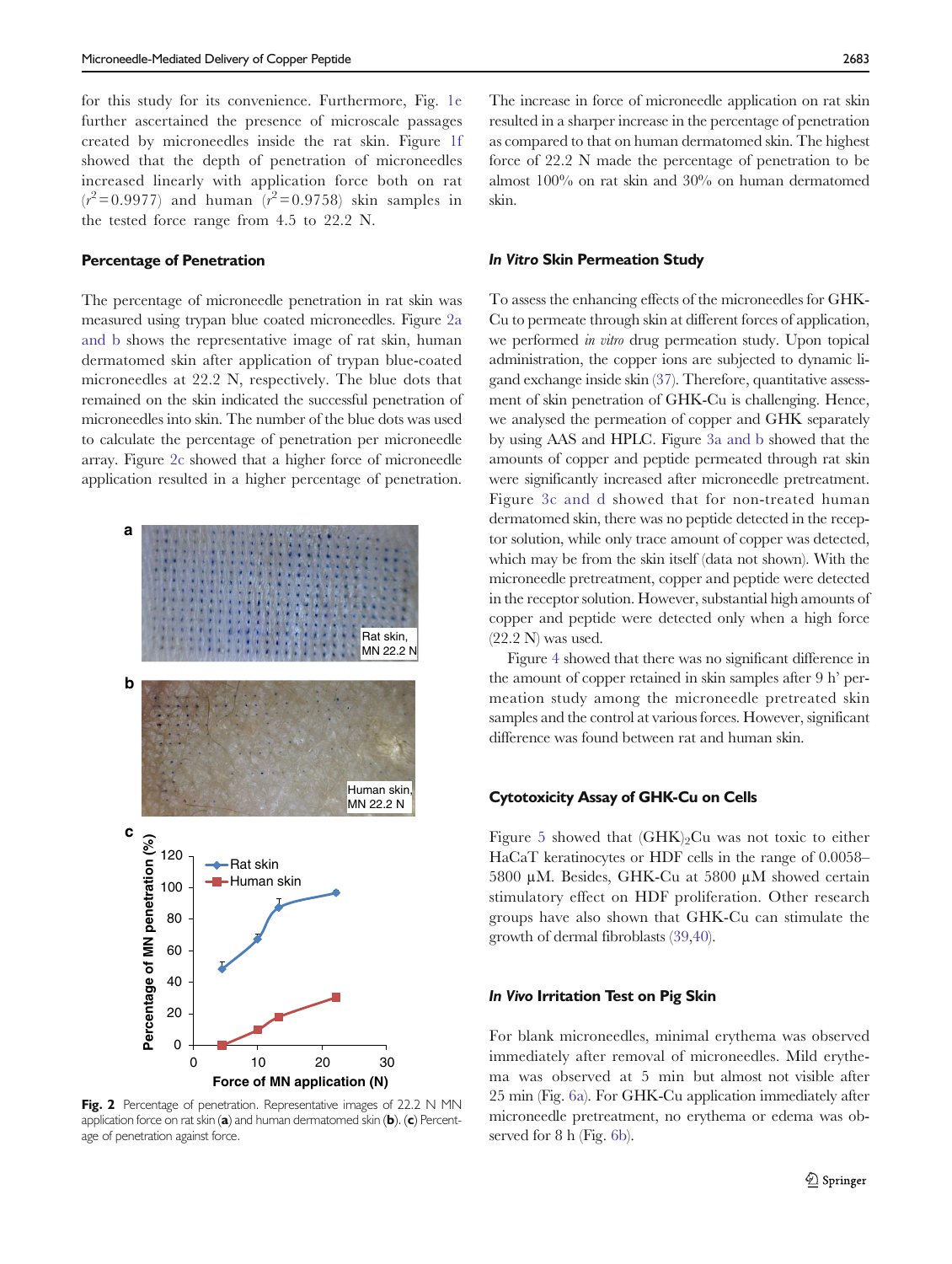<span id="page-6-0"></span>Fig. 3 In vitro skin permeation study. The cumulative amount of copper (a) and peptide (b) permeated through rat skin pretreated with varying application forces. The cumulative amounts of copper  $(c)$  and peptide  $(d)$ permeated through human dermatomed skin pretreated with varying application forces.



## **DISCUSSION**

Microneedles can painlessly enhance the skin permeation of a wide range of therapeutic compounds which barely penetrate human skin [\(30\)](#page-10-0). It has been reported that the microneedle application force can influence its enhancing effect [\(41](#page-10-0)–[44\)](#page-10-0). In this study we evaluated the skin permeation of topical GHK-Cu in vitro using a microneedle array from 3M Company. The 3M™ MSS is designed for manual application with a plastic applicator. The application forces tested were: 4.5 N (low), 10 N (medium), 13.3 N (medium) and 22.2 N (high).

To study the depth of needle penetration, two approaches have been used. One is the direct measurement of the microchannels inside skin by confocal laser scanning microscopy and the other is the indirect measurement. In the indirect measurement, the depth of penetration was obtained by measuring the length of needle tip where rhodamine B dye was wiped off ([31\)](#page-10-0). But the coating procedure of rhodamine B onto the microneedles was complicated. To simplify the microneedle coating procedure, we treated the microneedles with oxygen plasma, which was found to be very effective for rhodamine B coating.

Fig. 4 Cumulative amount of copper retained in skin after 9 h permeation study. The 'Clean skin' refers to the skin that was not used in permeation study.

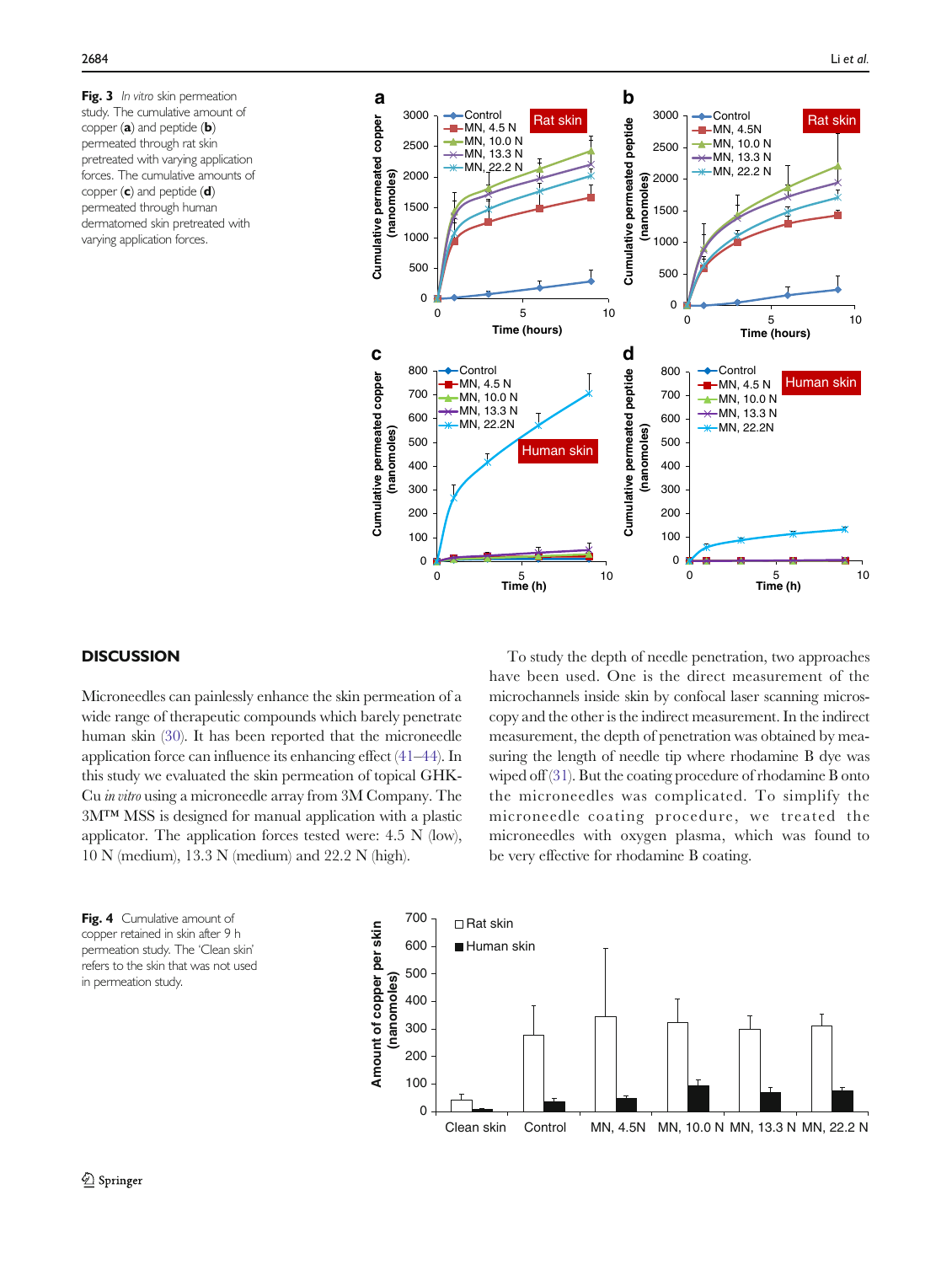<span id="page-7-0"></span>Fig. 5 Cytotoxicity study. Viability of HaCaT keratinocytes (a) and HDF (b) after incubation with GHK-Cu for 24, 48 and 72 h.



The linear relationship between depth of penetration and microneedle application force indicates that these two factors are strongly correlated. However, we cannot assume that the linearity will be the same when the force is out of the range  $( $4.5$  N or  $>22.2$  N) (45). The force range would be from 13$  $( $4.5$  N or  $>22.2$  N) (45). The force range would be from 13$  $( $4.5$  N or  $>22.2$  N) (45). The force range would be from 13$ to 63 mN/needle in our study if converted to force per needle. Some of these forces are even lower than the insertion forces of reported microneedles. For example, Park et al. reports measured microneedle insertion force of 37 mN with a tip 20 μm in diameter ([46\)](#page-10-0). It indicated that our microneedle array had a high efficiency for skin insertion.

To study the percentage of penetration, trypan blue coated microneedles were used. Trypan blue is known to specifically stain the sites of stratum corneum perforation [\(47](#page-10-0)). A common procedure is to treat the skin first with microneedles, and then transfer trypan blue solution on the treated area for targeted



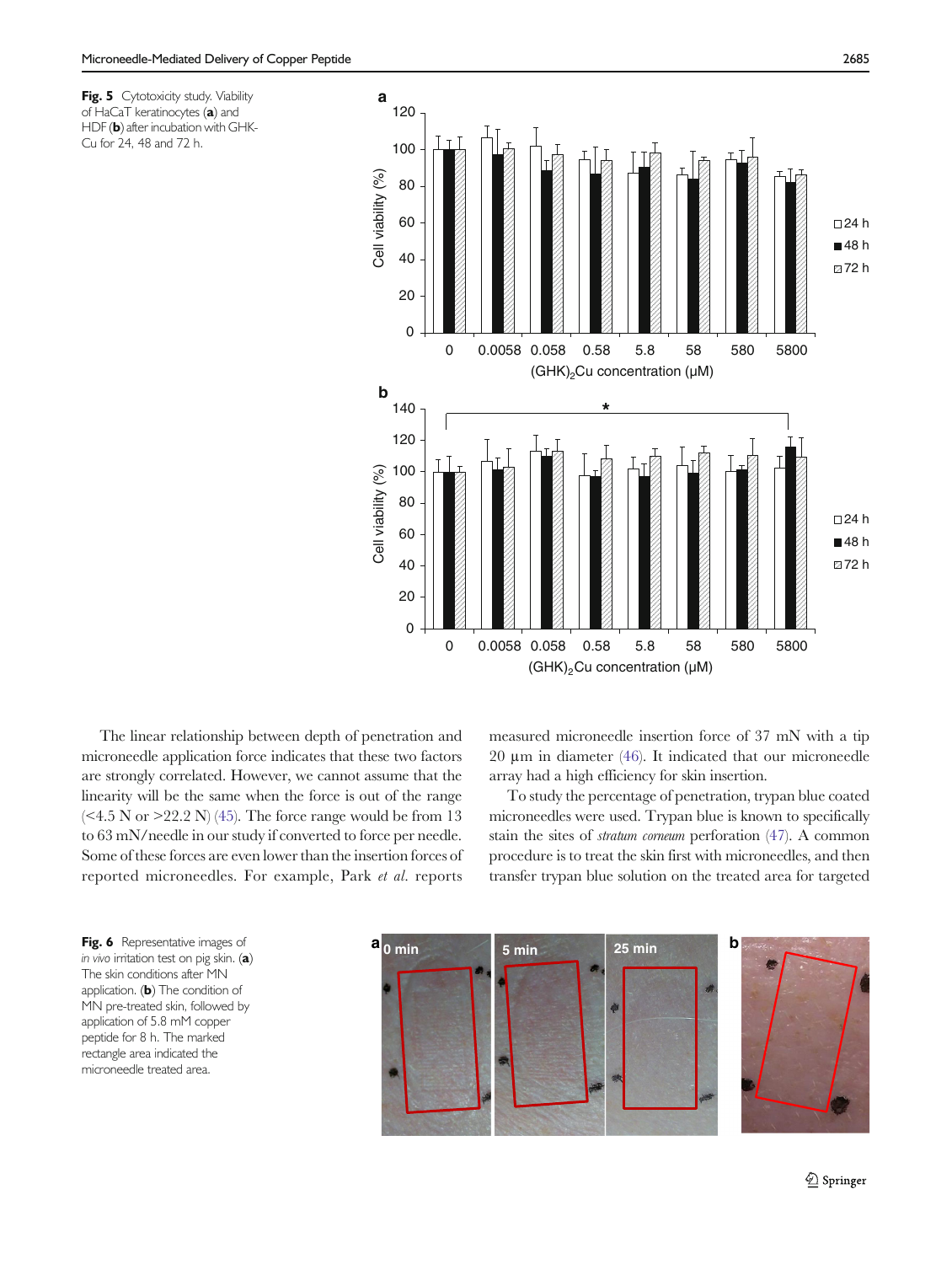staining [\(42,47](#page-10-0)). However, we found that wrinkles and hair follicles can also be easily stained. Besides, trypan blue solution has limited contact with skin surfaces to ensure staining of all the microchannels because of the hydrophobic nature of skin surfaces. To solve this problem, we coated trypan blue directly onto the microneedles and then conducted the penetration test on skin. The false staining on the skin surface was then wiped off with water. With the new method, we can easily get clear staining images indicating the successful penetration of microneedles.

The results showed that with a higher force, the percentage of penetration increased. However, the effects were different on rat and human skins. Rat skin was much easier to be stained than human dermatomed skin. Trypan blue stains damaged cells selectively because the damaged cell membranes allow trypan blue to enter and stain the nuclei and cytoplasm ([48\)](#page-10-0). Since the stratum corneum is made up of layers of highly keratinized cells it will not be stained by trypan blue. Trypan blue can stain the epidermis at the sites of stratum corneum perforation ([36](#page-10-0)). Although rat full skin and human dermatomed skin samples had the similar thickness, around 500 μm, rat skin has a much thinner layer of epidermis  $(\sim 15 \mu m,$  Fig. [1e\)](#page-2-0) than human skin  $(\sim 200 \mu m)$ . After the *stratum corneum* of rat skin is penetrated by microneedles, the viable epidermis below may be easily stained. On the other hand, the human skin has a more complicated structure. The layer below the stratum corneum is the stratum granulosum. Since the stratum granulosum is made up of partially keratinized cells without nuclei, it is more difficult to stain [\(49](#page-10-0)).

In general, microneedle pretreatment can increase skin delivery of GHK-Cu, although the results were quite different on rat and human skin. The permeation of copper peptide was observed for non-treated rat skin, but almost none for intact human dermatomed skin. With microneedle pretreatment, the permeated amount of copper and peptide increased significantly than those through nontreated rat skin (Fig. [3a and b\)](#page-6-0). For human skin, microneedle pretreatment made permeated copper and peptide detectable. But substantial increase in the skin permeation was only observed at 22.2 N (Fig. [3c and d](#page-6-0)).

We noticed that the depth of penetration was proportional to application forces in both rat skin and human dermatomed skin models. For the rat skin, however, the microneedles can easily penetrate the entire epidermis at all the forces, as the thickness of epidermis of rat skin is  $\sim$ 15  $\mu$ m (Fig. [1e\)](#page-2-0). Epidermis, especially, its outermost layer, i.e., the stratum corneum, is the main barrier. Thus, the permeation of copper peptide through rat skin was independent of depth of penetration in rat skin model, similar to another finding ([36](#page-10-0)). Bachhav et al. also found that the transport of lidocaine was independent of the depth of the microchannels created by laser after removal of stratum corneum [\(50](#page-10-0)).

In case of human dermatomed skin model, when microneedle application forces were no higher than 13.3 N, increase in skin permeation was observed because the stratum corneum was penetrated, while the distinct increase in the skin permeation at 22.2 N may be due to the penetration of whole epidermis layer (the epidermis layer of the human skin is  $\sim$ 200 µm). It indicated that viable epidermis layers are also significant permeation barriers [\(51](#page-10-0)).

Apart from the two types of skin models (rat full skin and human dermatomed skin), we also tested human epidermis. Human epidermis has been widely used in *in vitro* skin permeation experiment to study the conventional transdermal drug delivery [\(52](#page-10-0)). Human epidermis has also been used to study microneedle assisted transdermal drug delivery [\(44,53](#page-10-0)). However, in our study, it was shown that human epidermis, without the dermis layer, showed a much higher percentage of penetration with microneedles as compared to human dermatomed skin (SI 2 and SI 3). It may be because the thick dermis in the dermatomed skin could provide cushion effect and have absorbed some of the force applied onto the epidermal layer. Furthermore, a sharp increase in skin permeation of copper peptide was observed even with a mild microneedle application force on human epidermis (SI 3). As such rat skin and human epidermis may have their limitations as models to study the physical enhancement of skin by using microneedles (SI 4).

Furthermore, higher skin permeation of GHK-Cu can be obtained with the use of a higher concentration of GHK-Cu solution with microneedle treatment. However, no permeation of GHK-Cu was observed through intact human dermatomed skin even when the GHK-Cu concentration increased (SI 5). It suggested that increasing GHK-Cu concentration alone in topical formulations might not be a good choice to improve the effect of the GHK-Cu creams/gels.

The ratio of copper to peptide permeated though rat skin was around 1:1, while when human skin models were used, the ratio was much higher. It may be partly due to the fact that more copper were retained in rat skin than in human skin. Moreover, GHK-Cu complex can permeate at a faster rate than GHK alone (SI 6), which suggested a potentially useful approach to deliver minerals through skin.

Although it was found that application force was correlated with copper permeation through skin, no correlation was found between application force and copper retention inside skin. Partitioning of copper can be influenced by complexation with proteins in the skin ([54](#page-10-0)). In this case, the skin proteins were probably saturated with copper at the end of the permeation study, thus no difference of copper was found inside the skin samples. On the other hand, the difference between rat skin and human dermatomed skin may be due to the difference of protein content in the two types of skin. The weight of skin was around 0.40 and 0.10 g while the protein content was around 36 and 10 mg for one piece of rat skin and human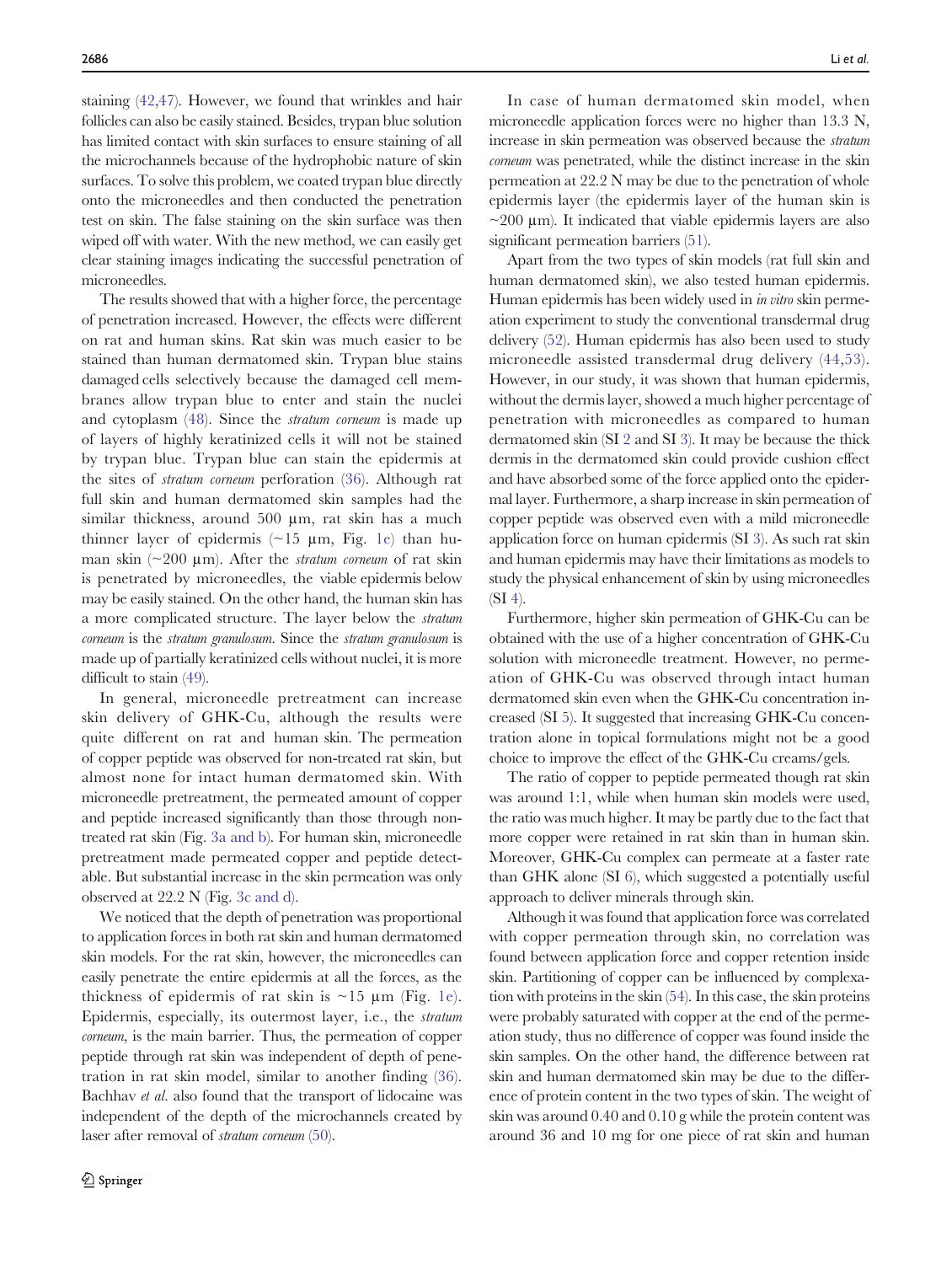<span id="page-9-0"></span>dermatomed skin used in permeation study, respectively. The retained peptide in skin was not studied in this in vitro model since GHK peptide would degrade rapidly because of the existence of enzymes in vivo [\(55\)](#page-10-0).

Besides the efficacy, the skin irritancy potential of this approach was also tested, using MTT assay to monitor the metabolic activity of keratinocytes and fibroblasts ([56](#page-10-0)). The cytotoxicity assay showed that GHK-Cu was not toxic to HaCaT keratinocytes and human dermal fibroblasts in the range of 0.00[5](#page-7-0)8–5800  $\mu$ M (Fig. 5). From the *in vitro* permeation study, the highest amount of copper retained in skin was around 600 nanomoles (Fig. [5\)](#page-7-0). The weight of skin was  $\sim 0.4$  g. So the retained copper can reach a concentration of  $\sim$  150  $\mu$ M by calculation, which is less than 5800 μM. Thus it is not expected to cause any skin irritations. Furthermore, irritation test on pig skin confirmed that the skin recovered quickly after microneedle application and the combination of microneedles and topical GHK-Cu formulation did not cause any skin irritation. The skin of the domestic pig is widely accepted as a suitable model for human skin for dermatological research and for percutaneous permeation studies because pig skin is usually considered as the closest in structure to human skin among different animal species [\(57](#page-11-0)). Pigs have also been used in the studies of microneedle assisted topical drug delivery [\(31](#page-10-0),[58\)](#page-11-0). Nevertheless, it is still necessary to further confirm the safety of microneedle assisted GHK-Cu application on human subjects.

The recommended intake of copper for healthy adults is 0.9 and 1.3 mg/day by American Food and Nutrition Board and World Health Organization, respectively [\(59](#page-11-0),[60](#page-11-0)). In our study, about 705 nanomoles/ $\text{cm}^2$  of copper can permeate through human skin with the assistance of microneedles in 9 h. And a steady flux of 48. 1 nanomoles/h/cm2 was calculated from the permeation curve (Fig. [3c](#page-6-0)). Hence about 721 nanomoles/ $\text{cm}^2$  of copper was expected to permeate through the skin in the next 15 h. Altogether there would be about 1426 nanomoles/cm<sup>2</sup> (which is about 0.091 mg/ cm<sup>2</sup>) of copper permeating through human skin in 24 h with the assistance of microneedles. As a result, a patch size of 9 to 15  $\text{cm}^2$  may be designed to meet the daily intake requirement of copper.

## **CONCLUSION**

The application force was found to affect the percutaneous delivery of copper peptide by influencing the depth and percentage of microneedle penetration through skin. The skin permeation of copper peptide can be enhanced by microneedle pretreatment at a high application force with minimal skin disturbance. In 9 h,  $134 \pm 12$  nanomoles of peptide and 705±84 nanomoles of copper can permeate though the pretreated human skin. It indicates that microneedles may be useful to deliver similar peptides or minerals through skin.

Besides, human epidermis and rat skin may not be suitable models for in vitro skin permeation study when microneedles are used.

#### ACKNOWLEDGMENTS AND DISCLOSURES

The study is supported by a Singapore EDB-IPP grant (grant number: RL2012-035). We thank Siew Ping Yeo from 3M Innovation Singapore for helping with the scanning electron microscopy imaging.

# **REFERENCES**

- 1. Pickart L, Thaler MM. Tripeptide in human serum which prolongs survival of normal liver cells and stimulates growth in neoplastic liver. Nat New Biol. 1973;243(124):85–7.
- 2. Maquart FX, Pickart L, Laurent M, Gillery P, Monboisse JC, Borel JP. Stimulation of collagen synthesis in fibroblast cultures by the tripeptide-copper complex glycyl-L-histidyl-L-lysine-Cu2+. FEBS Lett. 1988;238(2):343–6.
- 3. Buffoni F, Pino R, Dal Pozzo A. Effect of tripeptide-copper complexes on the process of skin wound healing and on cultured fibroblasts. Arch Int Pharmacodyn Ther. 1995;330(3):345–60.
- 4. Wegrowski Y, Maquart FX, Borel JP. Stimulation of sulfated glycosaminoglycan synthesis by the tripeptide-copper complex glycyl-Lhistidyl-L-lysine-Cu2+. Life Sci. 1992;51(13):1049–56.
- 5. Siméon A, Emonard H, Hornebeck W, Maquart F-X. The tripeptide-copper complex glycyl-L-histidyl-L- lysine-Cu2+ stimulates matrix metalloproteinase-2 expression by fibroblast cultures. Life Sci. 2000;67(18):2257–65.
- 6. Siméon A, Wegrowski Y, Bontemps Y, Maquart FX. Expression of glycosaminoglycans and small proteoglycans in wounds: modulation by the tripeptide-copper complex glycyl-L-histidyl-L-lysine-Cu(2+). J Investig Dermatol. 2000;115(6):962–8.
- 7. McCormack MC, Nowak KC, Koch RJ. The effect of copper tripeptide and tretinoin on growth factor production in a serumfree fibroblast model. Arch Facial Plast Surg. 2001;3(1):28–32.
- 8. Kang YA, Choi HR, Na JI, Huh CH, Kim MJ, Youn SW, et al. Copper-GHK increases integrin expression and p63 positivity by keratinocytes. Arch Dermatol Res. 2009;301(4):301–6.
- 9. Choi HR, Kang YA, Ryoo SJ, Shin JW, Na JI, Huh CH, et al. Stem cell recovering effect of copper-free GHK in skin. J Pept Sci. 2012;18(11):685–90.
- 10. Pickart L. The human tri-peptide GHK and tissue remodeling. J Biomater Sci Polym Ed. 2008;19(8):969–88.
- 11. Hostynek JJ, Dreher F, Maibach HI. Human skin retention and penetration of a copper tripeptide in vitro as function of skin layer towards anti-inflammatory therapy. Inflamm Res. 2010;59(11): 983–8.
- 12. Philips N, Hwang H, Chauhan S, Leonardi D, Gonzalez S. Stimulation of cell proliferation and expression of matrixmetalloproteinase-1 and interluekin-8 genes in dermal fibroblasts by copper. Connect Tissue Res. 2010;51(3):224–9.
- 13. Maquart FX, Bellon G, Chaqour B, Wegrowski J, Patt LM, Trachy RE, et al. In vivo stimulation of connective tissue accumulation by the tripeptide-copper complex glycyl-L-histidyl-L-lysine-Cu2+ in rat experimental wounds. J Clin Invest. 1993;92(5):2368–76.
- 14. Gorouhi F, Maibach HI. Role of topical peptides in preventing or treating aged skin. Int J Cosmet Sci. 2009;31(5):327–45.
- 15. Lamb J. The connectivity map: a new tool for biomedical research. Nat Rev Cancer. 2007;7(1):54–60.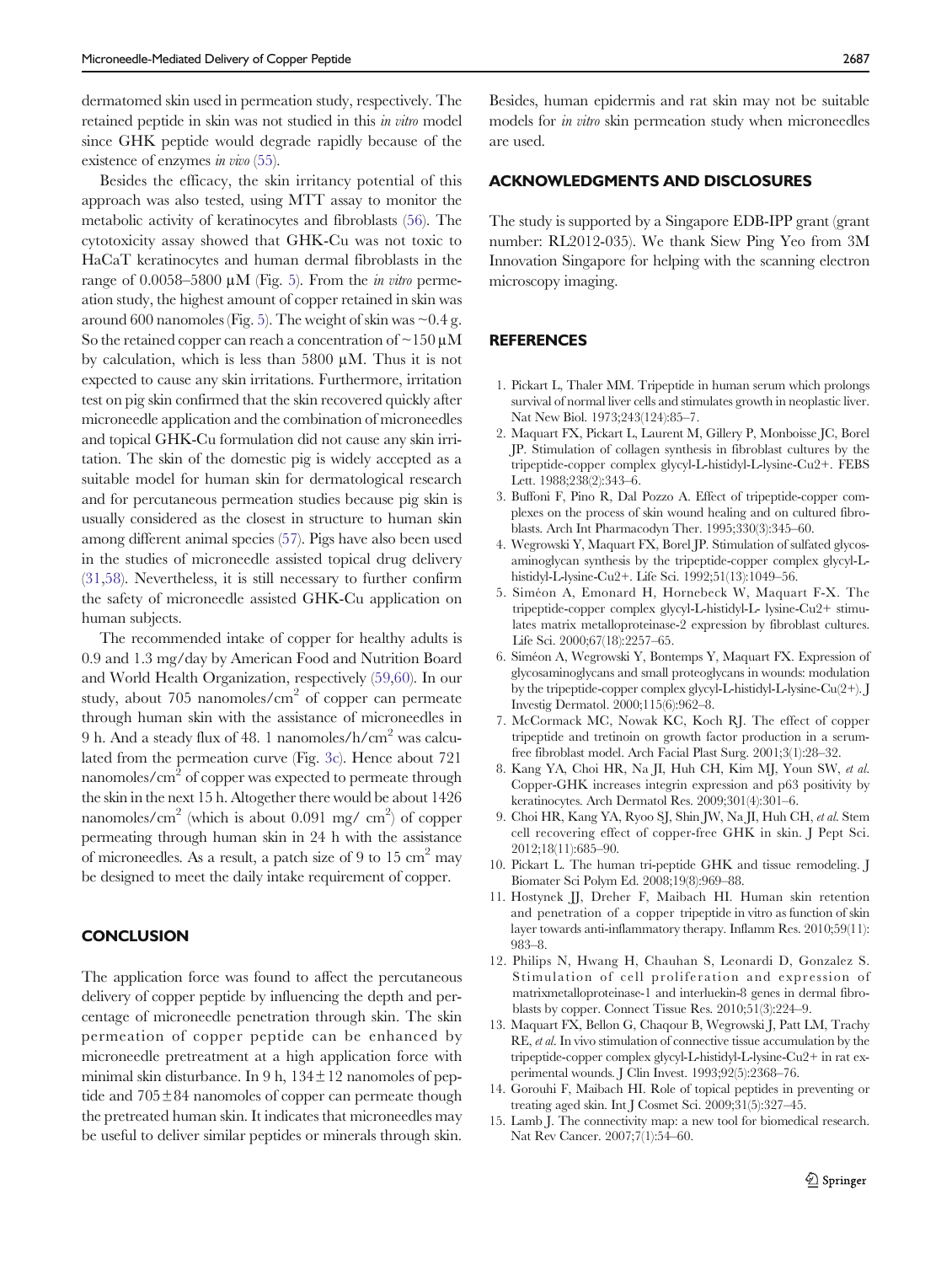- <span id="page-10-0"></span>16. Iorio F, Bosotti R, Scacheri E, Belcastro V, Mithbaokar P, Ferriero R, et al. Discovery of drug mode of action and drug repositioning from transcriptional responses. Proc Natl Acad Sci U S A. 2010;107(33):14621–6.
- 17. Campbell JD, McDonough JE, Zeskind JE, Hackett TL, Pechkovsky DV, Brandsma CA, et al. A gene expression signature of emphysemarelated lung destruction and its reversal by the tripeptide GHK. Genome Med. 2012;4(8):67.
- 18. Harvey L. Mineral bioavailability. Nutr Food Sci. 2001;31(4):179– 82
- 19. Driscoll MS, Kwon EK, Skupsky H, Kwon SY, Grant-Kels JM. Nutrition and the deleterious side effects of nutritional supplements. Clin Dermatol. 2010;28(4):371–9.
- 20. Chan S, Gerson B, Subramaniam S. The role of copper, molybdenum, selenium, and zinc in nutrition and health. Clin Lab Med. 1998;18(4):673–85.
- 21. Araya M, Pena C, Pizarro F, Olivares M. Gastric response to acute copper exposure. Sci Total Environ. 2003;303(3):253–7.
- 22. Reynolds JEF, Prasad AB, editors. Martindale, the extra pharmacopoeia. 28th ed. London: The Pharmaceutical Press; 1982.
- 23. Pickart L, Freedman JH, Loker WJ, Peisach J, Perkins CM, Stenkamp RE, et al. Growth-modulating plasma tripeptide may function by facilitating copper uptake into cells. Nature. 1980;288(5792): 715–7.
- 24. Pickart L. The need for improved skin regenerative copper peptides. Skinbiology.com. 2014. [http://skinbiology.com/copper-peptides](http://skinbiology.com/copper-peptides-need-for-improved.html)[need-for-improved.html.](http://skinbiology.com/copper-peptides-need-for-improved.html) Accessed 17 Apr 2014.
- 25. Mulder GD, Patt LM, Sanders L, Rosenstock J, Altman MI, Hanley ME, et al. Enhanced healing of ulcers in patients with diabetes by topical treatment with glycyl-l-histidyl-l-lysine copper. Wound Repair Regen. 1994;2(4):259–69.
- 26. Bishop JB, Phillips LG, Mustoe TA, VanderZee AJ, Wiersema L, Roach DE, et al. A prospective randomized evaluator-blinded trial of two potential wound healing agents for the treatment of venous stasis ulcers. J Vasc Surg. 1992;16(2):251–7.
- 27. Prausnitz MR, Langer R. Transdermal drug delivery. Nat Biotechnol. 2008;26:1261–8.
- 28. Li H, Yu Y, Faraji Dana S, Li B, Lee CY, Kang L. Novel engineered systems for oral, mucosal and transdermal drug delivery. J Drug Target. 2013;21(7):611–29.
- 29. Donnelly R, Singh T, Tunney M, Morrow DJ, McCarron P, <sup>O</sup>'Mahony C, et al. Microneedle arrays allow lower microbial penetration than hypodermic needles in vitro. Pharm Res. 2009;26(11): 2513–22.
- 30. Kim YC, Park JH, Prausnitz MR. Microneedles for drug and vaccine delivery. Adv Drug Deliv Rev. 2012;64(14):1547–68.
- 31. Duan D, Moeckly C, Gysbers J, Novak C, Prochnow G, Siebenaler K, et al. Enhanced delivery of topically-applied formulations following skin pre-treatment with a hand-applied, plastic microneedle array. Curr Drug Deliv. 2011;8:557–65.
- 32. Wu Y, Qiu Y, Zhang S, Qin G, Gao Y. Microneedle-based drug delivery: studies on delivery parameters and biocompatibility. Biomed Microdevices. 2008;10(5):601–10.
- 33. Mohammed YH, Yamada M, Lin LL, Grice JE, Roberts MS, Raphael AP, et al. Microneedle enhanced delivery of cosmeceutically relevant peptides in human skin. PLoS One. 2014;9(7):e101956.
- 34. Godin B, Touitou E. Transdermal skin delivery: predictions for humans from in vivo, ex vivo and animal models. Adv Drug Deliv Rev. 2007;59(11):1152–61.
- 35. Mah CS, Kochhar JS, Ong PS, Kang L. A miniaturized flowthrough cell to evaluate skin permeation of endoxifen. Int J Pharm. 2013;441(1–2):433–40.
- 36. Kochhar JS, Quek TC, Soon WJ, Choi J, Zou S, Kang L. Effect of microneedle geometry and supporting substrate on microneedle array penetration into skin. J Pharm Sci. 2013;102(11):4100–8.
- 37. Hostynek JJ, Dreher F, Maibach HI. Human skin penetration of a copper tripeptide in vitro as a function of skin layer. Inflamm Res. 2011;60(1):79–86.
- 38. Tinggi U, Maher W. Determination of trace elements in biological tissues by aluminum block digestion and spike-height flame atomic absorption spectrometry. Microchem J. 1986;33(3):304–8.
- 39. Huang PJ, Huang YC, Su MF, Yang TY, Huang JR, Jiang CP. In vitro observations on the influence of copper peptide aids for the LED photoirradiation of fibroblast collagen synthesis. Photomed Laser Surg. 2007;25(3):183–90.
- 40. Pollard JD, Quan S, Kang T, Koch RJ. Effects of copper tripeptide on the growth and expression of growth factors by normal and irradiated fibroblasts. Arch Facial Plast Surg. 2005;7(1):27–31.
- 41. Oh JH, Park HH, Do KY, Han M, Hyun DH, Kim CG, et al. Influence of the delivery systems using a microneedle array on the permeation of a hydrophilic molecule, calcein. Eur J Pharm Biopharm. 2008;69(3):1040–5.
- 42. Verbaan FJ, Bal SM, van den Berg DJ, Dijksman JA, van Hecke M, Verpoorten H, et al. Improved piercing of microneedle arrays in dermatomed human skin by an impact insertion method. J Control Release. 2008;128(1):80–8.
- 43. Wu XM, Todo H, Sugibayashi K. Effects of pretreatment of needle puncture and sandpaper abrasion on the in vitro skin permeation of fluorescein isothiocyanate (FITC)-dextran. Int J Pharm. 2006;316(1– 2):102–8.
- 44. Yan G, Warner KS, Zhang J, Sharma S, Gale BK. Evaluation needle length and density of microneedle arrays in the pretreatment of skin for transdermal drug delivery. Int J Pharm. 2010;391(1–2):7–12.
- 45. Davis SP, Landis BJ, Adams ZH, Allen MG, Prausnitz MR. Insertion of microneedles into skin: measurement and prediction of insertion force and needle fracture force. J Biomech. 2004;37(8):1155–63.
- 46. Park JH, Yoon YK, Choi SO, Prausnitz MR, Allen MG. Tapered conical polymer microneedles fabricated using an integrated lens technique for transdermal drug delivery. IEEE Trans Biomed Eng. 2007;54(5):903–13.
- 47. Kochhar JS, Goh WJ, Chan SY, Kang L. A simple method of microneedle array fabrication for transdermal drug delivery. Drug Dev Ind Pharm. 2012;39(2):299–309.
- 48. Tran S-L, Puhar A, Ngo-Camus M, Ramarao N. Trypan blue dye enters viable cells incubated with the pore-forming toxin HlyII of bacillus cereus. PLoS ONE. 2011;6(9):e22876.
- 49. Marieb EN, Hoehn K. Human anatomy & physiology. Boston: Pearson; 2007.
- 50. Bachhav YG, Summer S, Heinrich A, Bragagna T, Böhler C, Kalia YN. Effect of controlled laser microporation on drug transport kinetics into and across the skin. J Control Release. 2010;146:31–6.
- 51. Andrews SN, Jeong E, Prausnitz MR. Transdermal delivery of molecules is limited by full epidermis, not just stratum corneum. Pharm Res. 2013;30(4):1099–109.
- 52. Robert LB, Jeffrey JY, Margaret EKK. Determination of percutaneous absorption by in vitro techniques. Percutaneous Absorption: CRC Press; 2005. p. 265–9.
- 53. Park JH, Allen MG, Prausnitz MR. Biodegradable polymer microneedles: fabrication, mechanics and transdermal drug delivery. J Control Release. 2005;104(1):51–66.
- 54. Hostynek JJ. Factors determining percutaneous metal absorption. Food Chem Toxicol. 2003;41(3):327–45.
- 55. Endo T, Miyagi M, Ujiie A. Simultaneous determination of glycyl-L-histidyl-L-lysine and its metabolite, L-histidyl-L-lysine, in rat plasma by high-performance liquid chromatography with post-column derivatization. J Chromatogr B Biomed Sci Appl. 1997;692(1):37–42.
- 56. Gibbs S. In vitro irritation models and immune reactions. Skin Pharmacol Physiol. 2009;22(2):103–13.